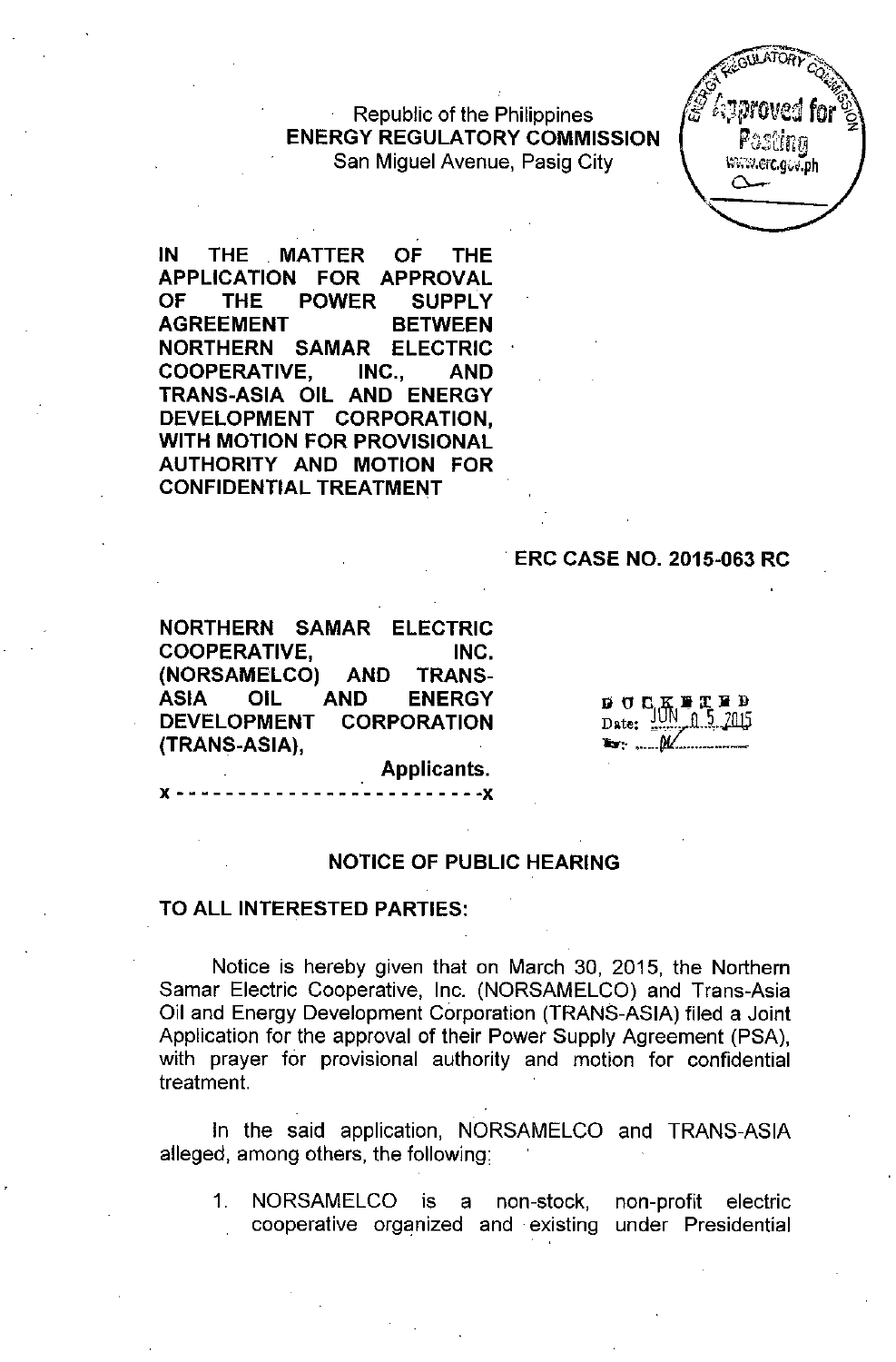Decree No. 269 (P.D. 269), as amended, with principal office at Brgy. Magsaysay, Bobon, Northern Samar. It has a franchise to distribute electricity in the Municipalities of Catarman, Bobon, San Jose, Rosario, Lavezares, Allen, San Isidro, Mondragon, San Roque, Pambujan, Laoang, Palapag, Mapanas, Gamay, Catubig, Lapinig, Las Navas, Silvino Lobos, Lope De Vega, San Antonio, Capul, San Vicente, Biri and Victoria all within the Province of Northern Samar;

- 2. TRANS-ASIA is a corporation duly organized and existing under the laws of the Republic of the Philippines, with principal address at Level 11, PHINMA Plaza, 39 Plaza Drive, Rockwell Center, Makati City;
- 3. Pursuant to Rule 20 (B) of the Commission's Rules of Practice and Procedure, the instant application is submitted to the Commission for its review and approval of the PSA dated December 20, 2014 executed by and between NORSAMELCO and TRANS-ASIA;
- 4. In compliance with Rule 6 of the Commission's Rules of Practice and Procedure, a copy of the Joint Application with all its annexes and accompanying documents were furnished to the legislative bodies of the cities or municipalities where NORSAMELCO principally operates. The copies of the corresponding proofs of receipt are attached to the application as Annex "C-1" and series;
- 5. Furthermore, they have caused the publication of the present Joint Application in its entirety, excluding its annexes, in a newspaper of general circulation within NORSAMELCO's franchise area. The copies of the newspaper and the corresponding affidavit of publication are attached as Annexes "C-2" and "C-3," respectively;
- 6. TRANS-ASIA was selected as a winning bidder after the Power Sector Assets and Liabilities Management Corporation (PSALM) conducted a bidding for the selection and appointment of Independent Power Producer Administrator (IPPA) for the Strips of Energy of the Unified Leyte Geothermal Power Plant (ULGPP) pursuant to Section 51(c) of Republic Act No. 9136 (R.A. 9136), otherwise known as the *Electric Power Industry Reform Act* of 2001. TRANS-ASIA was issued a *Notice* of *Award* by PSALM for the right to 40 MW Strips of Energy from the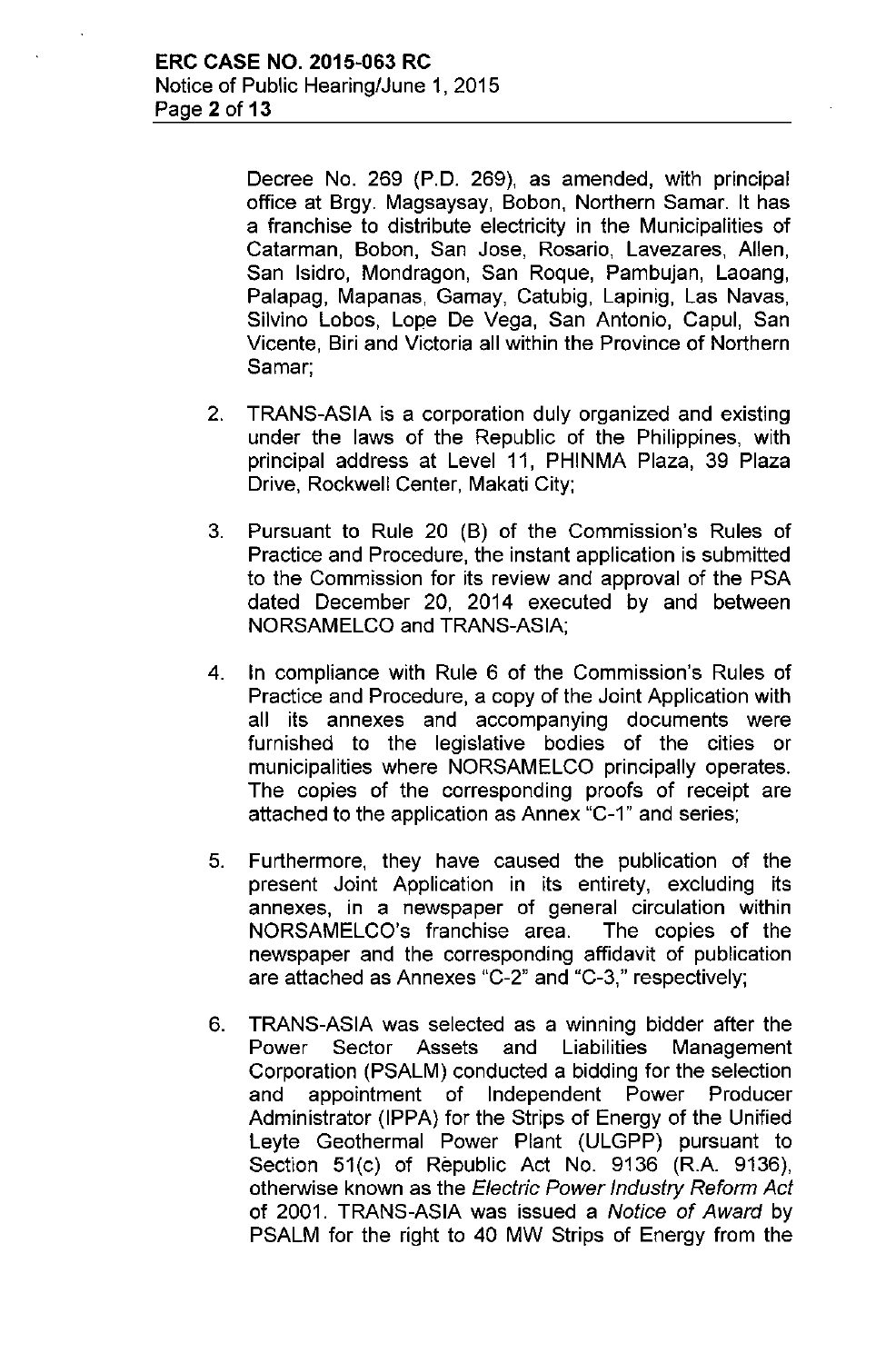ULGPP. A copy of the *Notice* of *Award* is attached to the application as Annex "D";

- 7. Power Supply. At present, NORSAMELCO sources its electricity requirements from different power suppliers. However, due to increasing energy demand and volatility of Wholesale Electricity Spot Market (WESM) prices, NORSAMELCO deemed it necessary to look for additional capacity to address its electricity requirements, aggregate with other Region 8 ECs to ensure bargaining power in negotiating with potential power suppliers;
- 8. Regretfully, sometime on November 2013, Typhoon Yolanda severely hit the region which resulted to loss of lives, total shutdown of basic services, commercial establishments, tourism, agriculture, infrastructure, telecommunication, transportation, financial services, and hospitals, among others. Rehabilitation efforts and restoration of reliable electric services is essential for the economic recovery of the region;
- 9. Competitive Procurement Process. In view of the power supply and demand situation in the region and due to the damage brought about by Typhoon Yolanda, the eleven (11) electric cooperatives of Region 8 composed of Don Orestes Romualdez Electric Cooperative, Inc. (DORELCO), Leyte II Electric Cooperative, Inc. (LEYECO II), Leyte III Electric Cooperative, Inc. (LEYECO III), Leyte IV Electric Cooperative, Inc. (LEYECO IV), Leyte V Electric Cooperative, Inc. (LEYECO V), Southern Leyte Electric Cooperative, Inc. (SOLECO), Biliran Electric Cooperative, Inc. (BILECO), Samar I Electric Cooperative, Inc. (SAMELCO I), Samar II Electric Cooperative, Inc. (SAMELCO II) and Eastern Samar Electric Cooperative, Inc. (ESAMELCO) (the Region 8 ECs) agreed through a Memorandum of Agreement (MOA) to conduct a joint procurement of their short-term aggregated baseload requirement. A Bids and Awards Committee was created to conduct the "R8 Joint Competitive Power Supply Procurement" (R8 JCPSP). A copy of the MOA is attached to the application as Annex "E";
	- 9.1. The Region 8 ECs initially prepared their respective least-cost power supply plans and subsequently their aggregated demand for competitive bidding;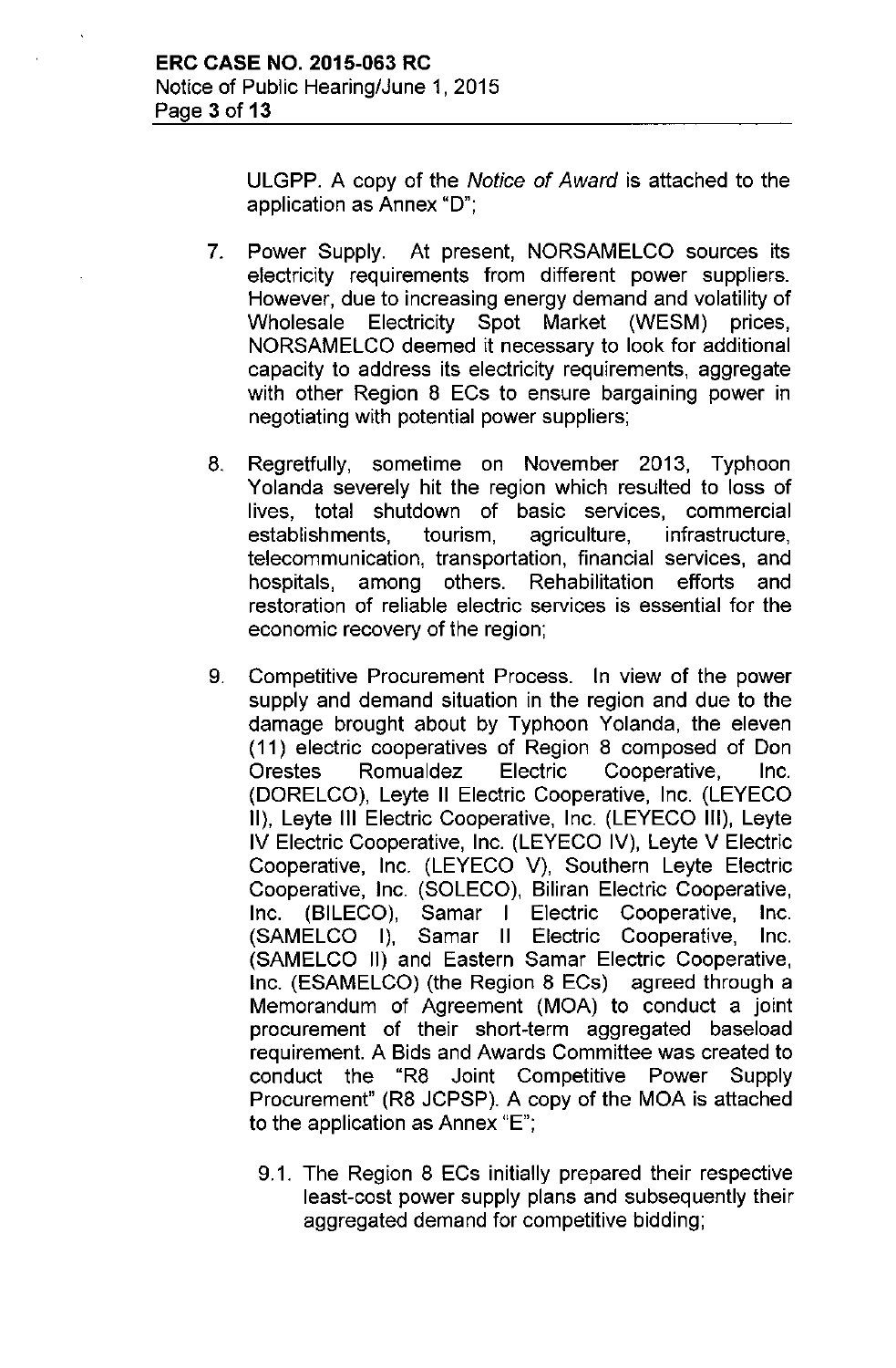- 9.2. The competitive tender was published and announced in the franchise areas of the Region 8 ECs. In addition, prospective Bidders (GENCOs, IPP Administrators and Wholesale Aggregators) were invited;
- 9.3. Scope of the Bid. The capacity offered by the winning bidder shall be allocated among the eleven (11) Region 8 ECs in proportion to their declared demand. A bidder may offer to supply capacity that is less than or equal to the aggregated baseload requirement in any or all of the contract years in increments of 1 MW. In the event that some winning bidders offered less than 11 MW, the loads shall be optimally allocated in such a way that the blended price from the R8 JCPSP is almost the same. In the event multiple bidders are declared winners for any contract year, all winning bidders shall enter into individual power supply agreements with each of the 11 ECs;
- 9.4. Bidders who signified their intention to join by buying the Bidding Documents attended Pre-Bid Conferences where they gave their comments and sought clarification on the bidding requirements and process. The BAC issued Bid Bulletins and the Final Instruction to Bidders;
- 9.5. The process followed the 2-envelope system, the legal requirements and proof of financial and technical capability in the first and the commercial offer in the second. Bids were evaluated based on an Evaluation Framework released to the bidders;
- 9.6. After evaluating the bids of each supplier, on November 14, 2014, the BAC issued a Notice of Award declaring TRANS-ASIA as a winning bidder of 40 MW for Contract Year 2015 with a Lowest Calculated Responsive Bid Effective Price of PhP5.5489/kWh and an Offered Capacity of 20 MW for 2016 with a Lowest Calculated Responsive Bid Effective Price of PhP5.611/kWh;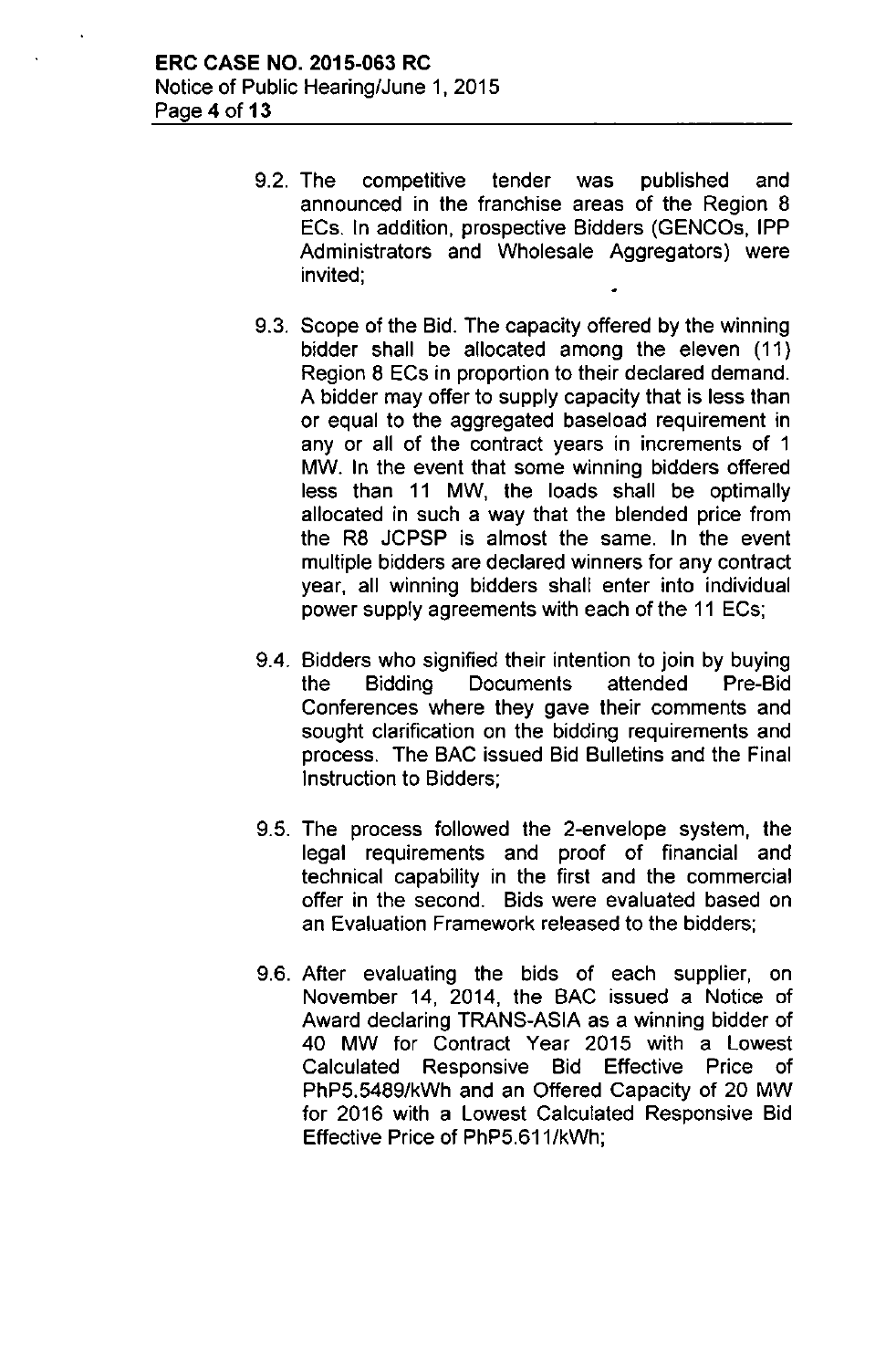## Abstract of the Power Supply Agreement and Related Information

10. The PSA between NORSAMELCO and TRANS-ASIA is the result of a joint procurement process for the short-term aggregated baseload power supply for 2015-2018 of Region 8 ECs:

### Salient Features

- 11. The PSA, between NORSAMELCO and TRANS-ASIA contains the following salient terms and conditions:
	- *11.1. Term.* The PSA shall have a term of two (2) years beginning December 26, 2014 to December 25, 2016. Commencement of supply of the Contracted Capacity shall be subject to the fulfillment of certain Conditions Precedent as provided in the PSA;
	- *11.2. Contracted Capacitv.* The Contracted Capacity for NORSAMELCO is 8 MW for 2015 and 5 MW for 2016;
	- *11.3. Delivery Points.* TRANS-ASIA shall supply the Contracted Capacity at the Market Trading Nodes of the ULGPP or from TRANS-ASIA's other electricity supply sources in case of Replacement Power;
	- 11.4. *Unutilized Capacitv and Exchange* of *Contracted Capacities.* The unutilized capacity, if any, of NORSAMELCO may be used by other Region 8 ECs or sold to the WESM;
	- *11.5. Replacement Power on Scheduled and/or Unscheduled Outages* of *ULGPP.* In the event that TRANS-ASIA is unable to deliver, or cause to be delivered, the Contracted Capacity, or a portion thereof, from the ULGPP for reasons not constituting a Force Majeure Event, TRANS-ASIA shall deliver, or cause to be delivered, said Contracted Capacity, or a portion thereof, at the Delivery Point from other generation or supply sources, including the WESM, at the Electricity Fees as provided in PSA;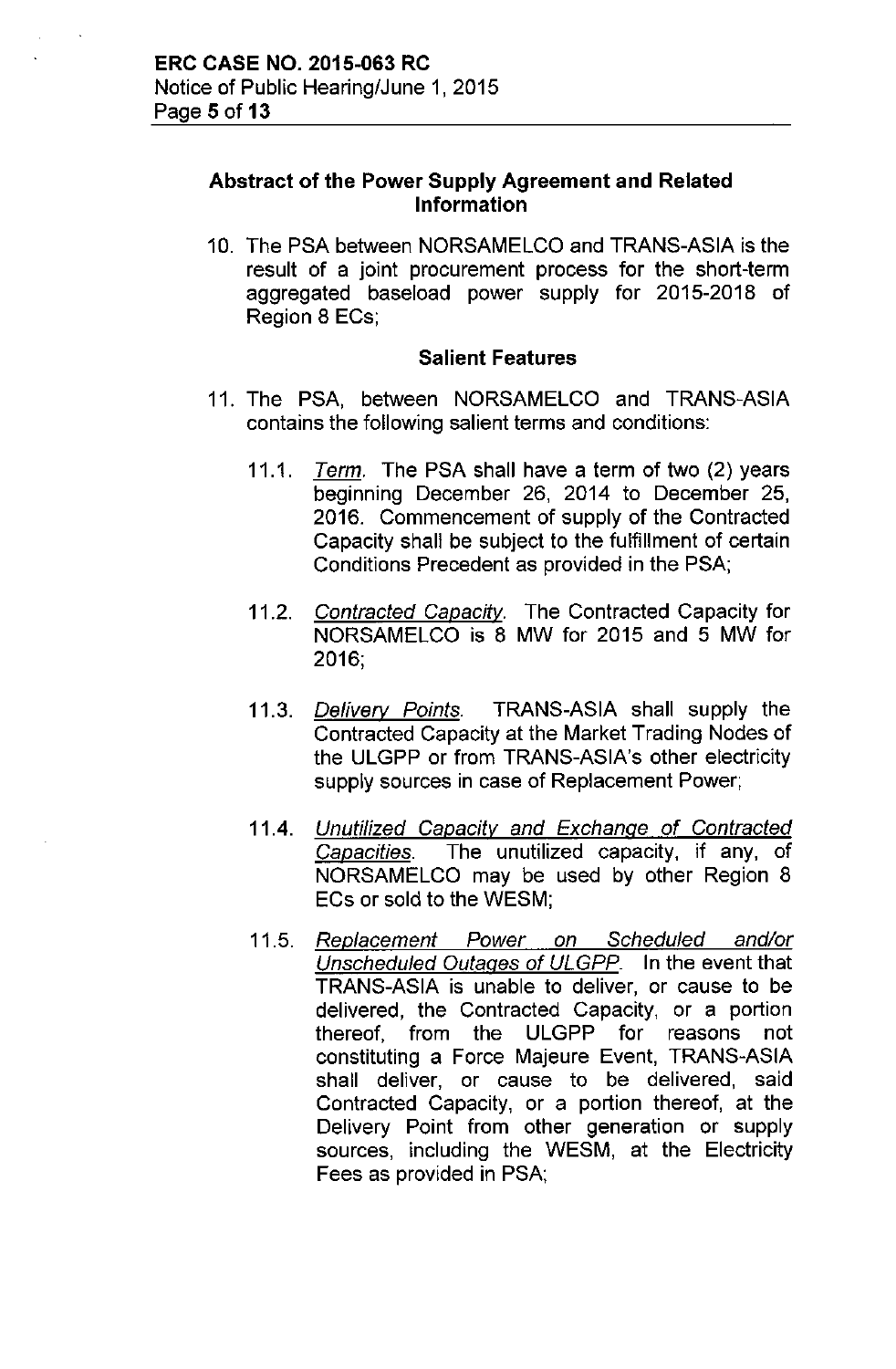*11.6. Electricity Fees.* The BUYER shall purchase the electricity supplied by the TRANS-ASIA at a monthly Electricity Fee (EF), in Php, computed as follows:

$$
EF = CC * H_T * [LPC * (0.7003 * \frac{LCPin}{LCPIr} + 0.2997) + FPC * FXn * (0.4497 * \frac{FCPin}{FCPIr} + 0.5503)]
$$

Where:

- Electricity Fee  $=$ Electricity Fee, in PhP
- $CC =$ Contracted Capacity
- $HT = Total number of hours in the Billing$ Period
- $LPC = Local$  Price PhP1.7465/kWh Component;
- LCPln = Philippine Consumer Price Index of the calendar month corresponding the billing period, for All Income Households  $-$  All Items (2006=100), as published by the Philippine National Statistics Coordination Board (or its substitute or replacement agency, as the case may be)
- LCPlr = September 2014 Philippine Consumer Price Index for All Income Households-All Items (2006=100), as published by the Philippine National Statistics Coordination Board (or its substitute or replacement agency, as the case may be)
	- FPC = Foreign Price Component; USD 0.0812 per kWh
- FXn = Philippine Peso vs. US Dollar Reference Rate as published by the Bangko Sentral ng Pilipinas at the last working day of the Billing Period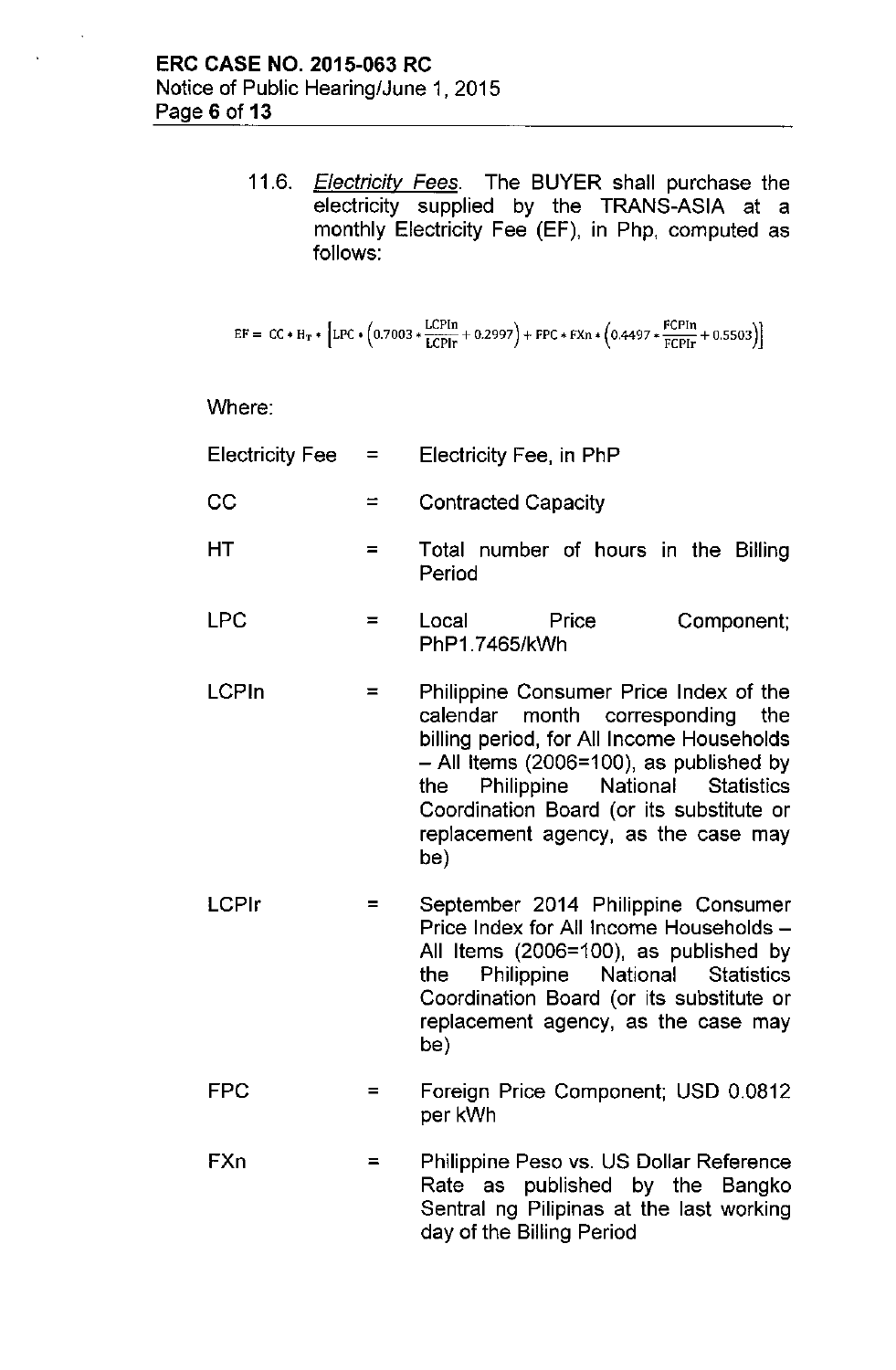- FCPln  $=$ US Consumer Price Index, All Items, International Financial Statistics (2010=100) for the calendar month corresponding the Billing Period
- FCPlr = US Consumer Price Index, All Items, International Financial Statistics (2010=100) for the month of September 2014

Should the published indices be unavailable for the corresponding billing month, the most recent available published indices shall be used subject to adjustments in subsequent billings as soon as published indices become available.

Should publication of any or all of the required indices be discontinued for a reasonable period of time, the parties shall mutually agree on a new Inflation Factor. Pending the new Inflation Factor, the last prevailing Inflation Factor shall be used until the new Inflation Factor is agreed between the parties and subject to retroactive adjustment.

11.7. Charges *for the account of NORSAMELCO.* All WESM Charges for the delivery of the Contracted Capacity charged by the WESM trader of ULGPP, and other regulatory charges including all corresponding cost recoveries of ancillary services in the Reserve Market imposed upon the generators, shall be for the account of NORSAMELCO. Value Added Tax (VAT) shall be charged and passed on to the NORSAMELCO in accordance with applicable law. All other charges, fees, taxes and liabilities which may be imposed on, charged to, or incurred by TRANS-ASIA relative to the delivery of electricity to NORSAMELCO shall be for the account of NORSAMELCO;

# Advantages of TRANS-ASIA's Supply and Rate Impact

12. The EPIRA established a new policy, legal structure and regulatory framework for the restructuring of the electric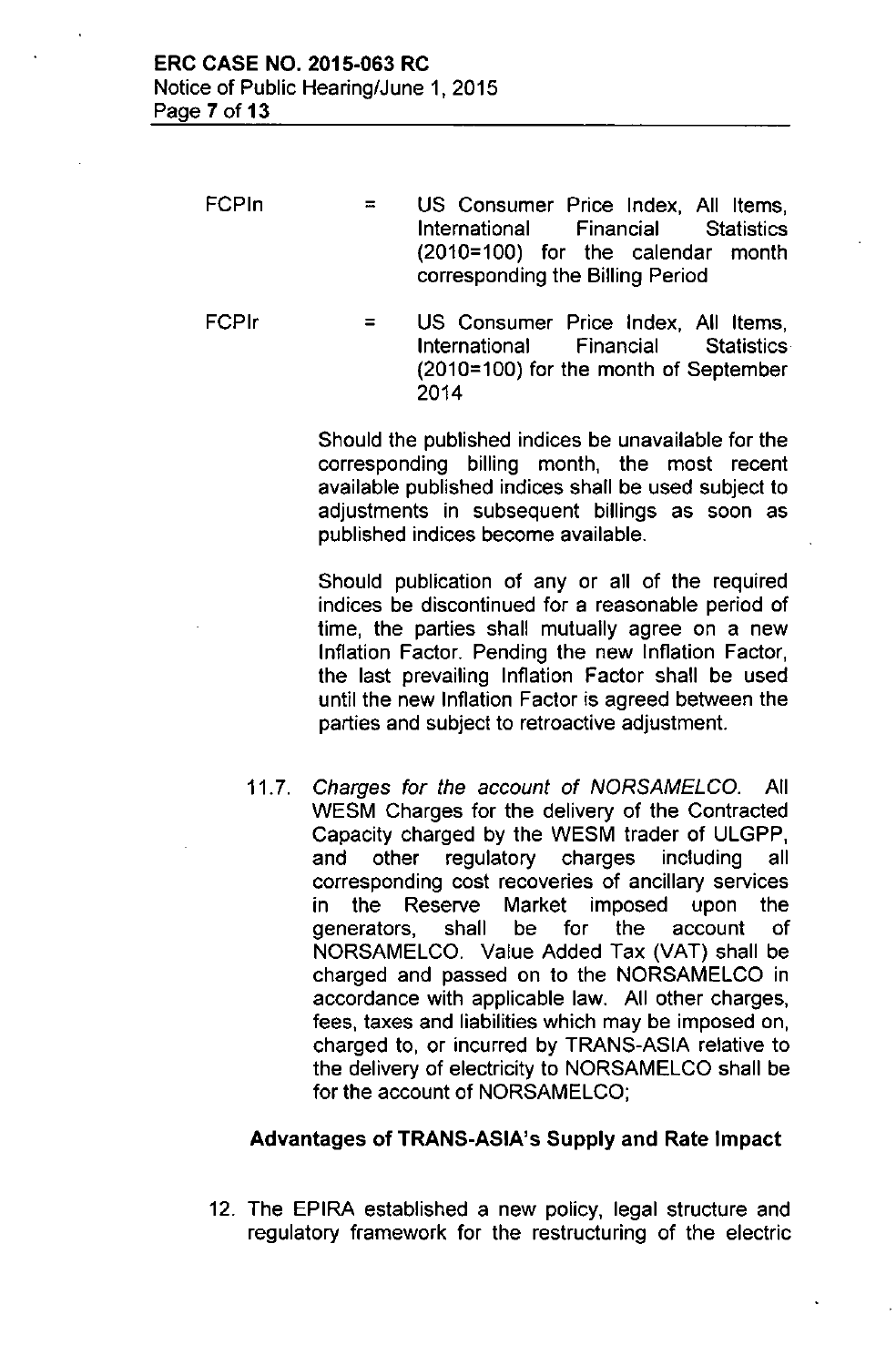power industry to stimulate and create points of competition. As economic growth is interdependent with power intensive activities, the necessity of a free, open and competitive system in electricity supply in a regime of transparent and reasonable prices of electricity is necessary. Low power rates, sufficient capacity and an environment protective of investors and consumers are the end goals of the EPIRA;

- 13. Competition can be the best form of market regulation, it is premised on electricity suppliers ensuring that they give the best offer, advantage over competitors in terms of pricing, value-added benefits, quality of service ultimately resulting to consumers getting the best price for reliable supply of electricity;
- 14. The process adopted by the Region 8 ECs in choosing its power supplier ensures that NORSAMELCO and its member consumers achieve least cost supply of power through joint power supply planning and competitive procurement process;
- 15. The Electricity Fees as provided in the PSA is advantageous to NORSAMELCO's consumers given that the Region 8 ECs set simplified parameters to be followed by the bidders during the JCPSP;
	- 15.1. The market-based rate of TRANS-ASIA is the lowest compared to other generation companies who participated in the R8 JCPSP;
	- 15.2. The indexation in the Electricity Fee is intended to provide for fair and transparent adjustment in fees to reflect specific and verifiable fluctuations in inflation and foreign exchange for the duration of the PSA:
- 16. NORSAMELCO has simulated and forecasted the effect of the inclusion of TRANS-ASIA's supply from the ULGPP: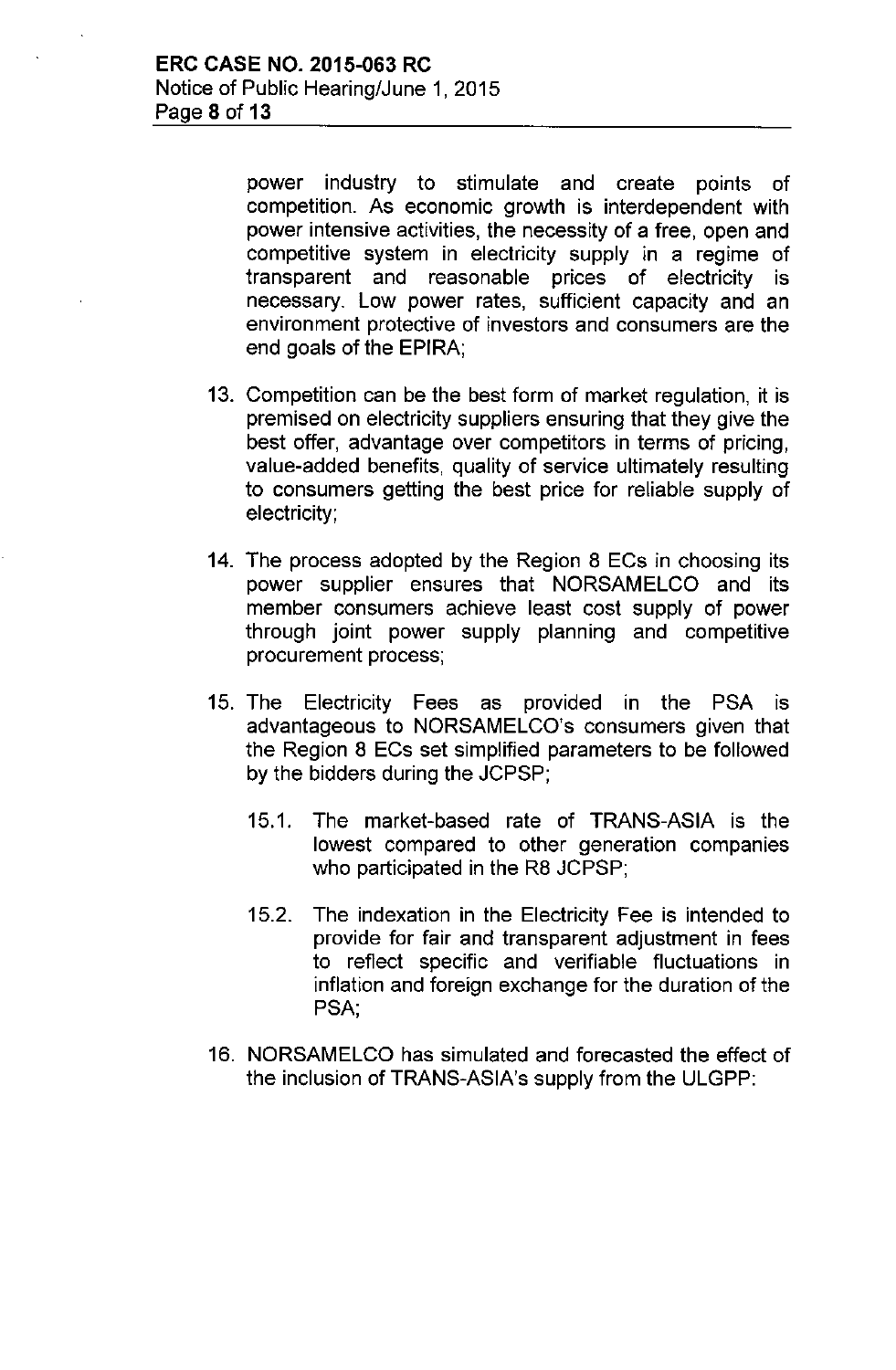Simulation of Generation Mix Rate with TRANS-ASIA for the Vest  $2015$ 

| the rear zulp.    |                                                       |                                |                                      |                             |  |  |
|-------------------|-------------------------------------------------------|--------------------------------|--------------------------------------|-----------------------------|--|--|
| <b>Supplier</b>   | <b>Forecasted</b><br>2015<br><b>Quantity</b><br>(kWh) | <b>Percent</b><br><b>Share</b> | 2015<br>Average<br>Rate<br>(PhP/kWh) | Weighted<br>Average<br>Rate |  |  |
| <b>TRANS-ASIA</b> | 70,080,000.00                                         | 85.21%                         | 5.5489                               |                             |  |  |
| <b>WESM</b>       | 12,160,832.60                                         | 14.79%                         | 5.9732                               | 5.6116                      |  |  |
| Total             | 82,240,832.60                                         | 100%                           |                                      |                             |  |  |

Simulation of Generation Mix Rate without TRANS-ASIA for the Year

| 2015              |                                                |                                |                                      |                             |  |  |
|-------------------|------------------------------------------------|--------------------------------|--------------------------------------|-----------------------------|--|--|
| <b>Supplier</b>   | <b>Forecasted</b><br>2015<br>Quantity<br>(kWh) | <b>Percent</b><br><b>Share</b> | 2015<br>Average<br>Rate<br>(PhP/kWh) | Weighted<br>Average<br>Rate |  |  |
|                   |                                                |                                |                                      |                             |  |  |
| <b>TRANS-ASIA</b> | 0.00                                           |                                |                                      |                             |  |  |
| <b>WESM</b>       | 82,240,832.60                                  |                                | 5.8410                               | 5.8410                      |  |  |
| Total             | 82,240,832.60                                  | 100%                           |                                      |                             |  |  |

# Generation Rate Impact: .0.2294

17. Clearly, entering into a PSA with TRANS-ASIA would significantly reduce NORSAMELCO's exposure to volatilities in the WESM considering and result to more stable electricity prices which will redound to the benefit of the member consumers;

# Allegations in Support of the Motion for Provisional Authority

- 18. The provisional approval of the instant application, including the rate structure as embodied in the PSA, which will facilitate the timely implementation of the PSA, is imperative and warranted;
- 19. It will facilitate TRANS ASIA's supply of additional capacity to NORSAMELCO at the soonest possible time;
	- 19.1. NORSAMELCO needs such additional capacity not only to address the shortage of its power supply, but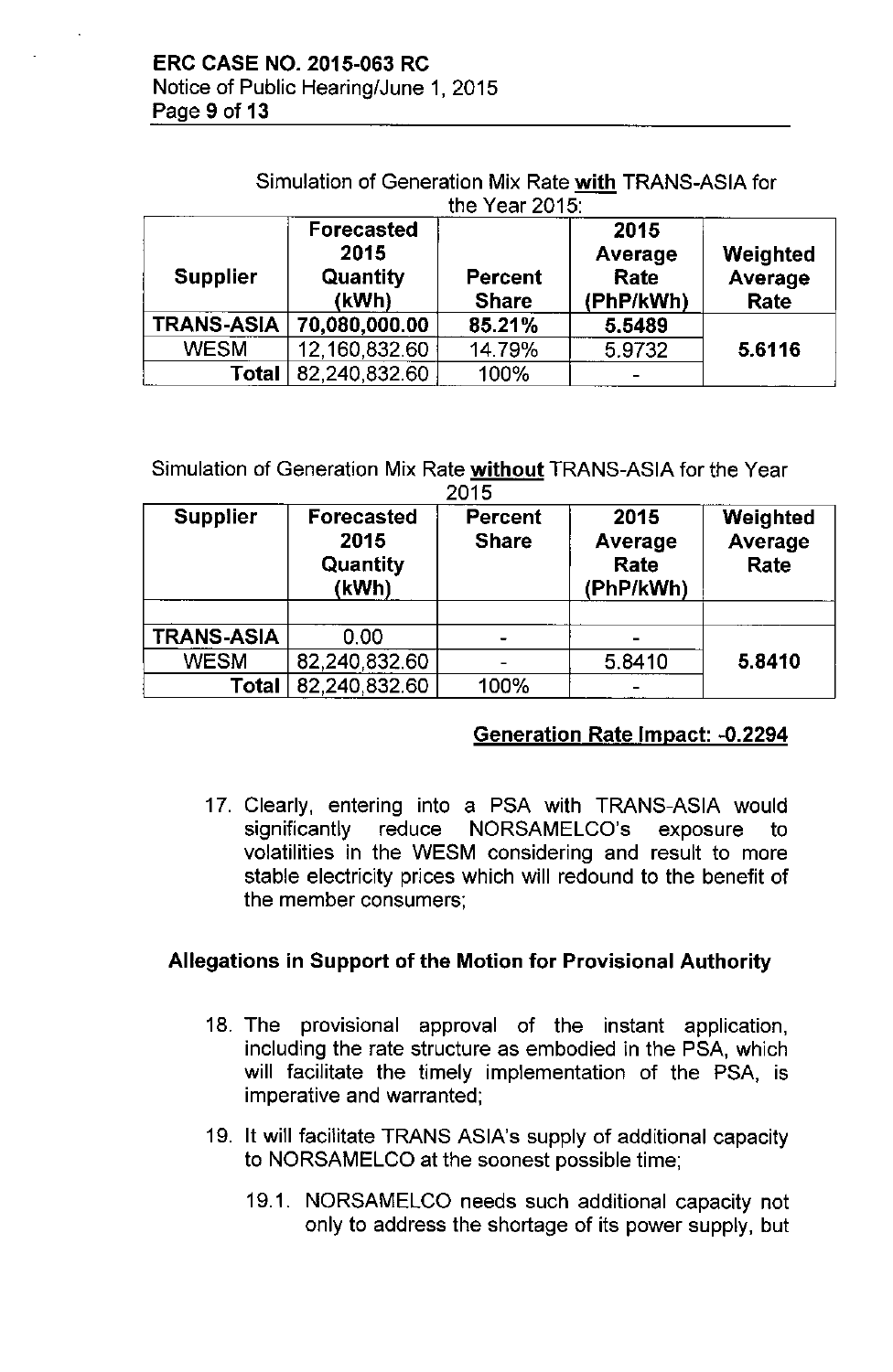also to secure a more stable, reliable and efficient source of power supply;

- 19.2. Considering the continuous recovery efforts of the local government within NORSAMELCO's franchise area, the necessity of stable, continuous, reliable supply of electricity is imperative to ensure that rehabilitation plans brought about by the damage due to Typhoon Yolanda are not discontinued or impeded, More importantly, reliable, uninterrupted and continuous electric supply will sustain, alleviate and boost the economic, financial and social development in the area;
- 19.3. Further, the supply of energy by TRANS-ASIA constitutes 85.21% of NORSAMELCO's electricity requirements, pending hearing and in the absence of any provisional authority, NORSAMELCO, its member-consumers and the local government will gravely suffer as there is uncertainty in the supply of electricity. Likewise, the provisional approval of the instant application will allow NORSAMELCO to avail of the advantages of low power cost. The additional capacity will not only address NORSAMELCO's needs but the ECs' power requirements;
- 20. Significantly, the immediate implementation of the PSA will benefit all the electricity consumers;
- 21. The provisional approval of the instant application at the rate structure as provided in the PSA is also necessary for TRANS-ASIA to allow it operate at sustainable and viable levels necessary for TRANS-ASIA to fully pay all its contractual obligations and costs under its IPPA Agreement with PSALM. **It** will also allow NORSAMELCO to charge and collect the respective electricity fees as provided in the PSA from its member consumers;
- 22. They pray for the provisional approval of the instant application pursuant to Rule 14 of the Commission's Rules of Practice and Procedure;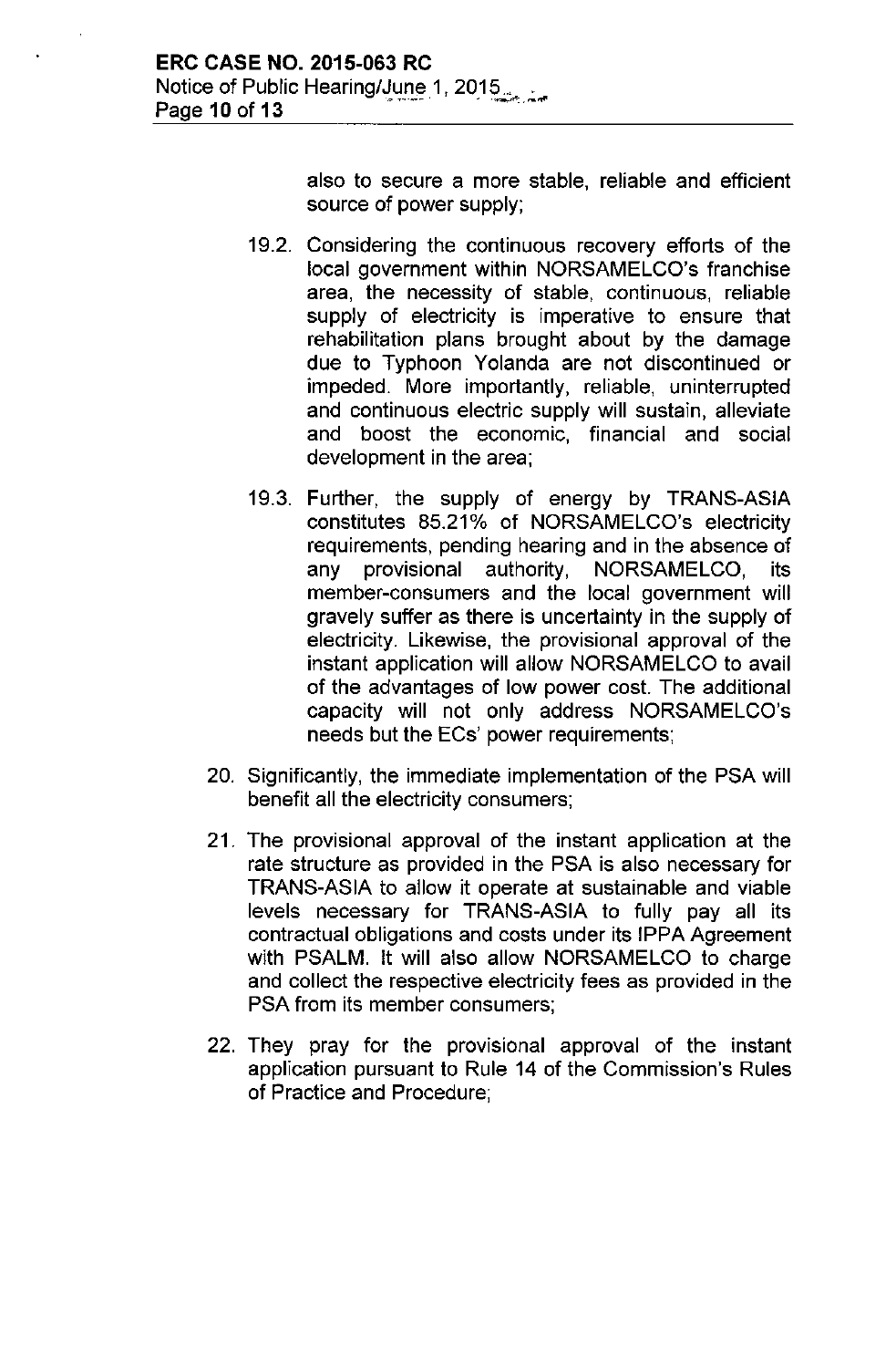## **Allegations in Support of the Motion for Confidential Treatment of Annex "N"**

- 23. Pursuant to Rule 4, Section 1 of the Rules of Practice and Procedure, they move for the confidential treatment of Annex "N" as they contain data, information, calculations, assumptions, formula which constitute trade secrets and which the TRANS-ASIA has the sole proprietary interest thereof. TRANS-ASIA will stand to be unduly prejudiced should it be disclosed to the public;
- 24. As ruled in *Air Philippines Corporation vs. Pennswell, Inc.,'* a trade secret may consist of any formula, pattern, device or compilation of information that is used in one's business and gives the employer an opportunity to obtain an advantage over competitors who do not possess the information. It is indubitable that trade secrets constitute proprietary rights and jurisprudence has consistently acknowledged the private character of trade secrets;
- 25. They submitted one (1) copy of Annex "N" in a sealed envelope, with the envelope and each page thereof stamped with the word "Confidential"; and
- 26. They pray that the Commission:
	- a. Pending hearing, immediately issue an Order provisionally approving the PSA and authorizing the rate structure as embodied therein. Further, that such rate structure as applied be allowed retroactive implementation starting December 26, 2014 so as to authorize NORSAMELCO to pass on the full amount of the fees and charges under the PSA to its consumers;
	- b. After due hearing, a final authority be issued authorizing the PSA including the rate structure as applied and finally approving retroactive implementation of the rate structure starting December 26, 2014 so as to authorize NORSAMELCO to pass on the full amount of the fees and charges under the PSA to its consumers; and

<sup>1</sup>**GR** No. 172835, **December 19, 2007.**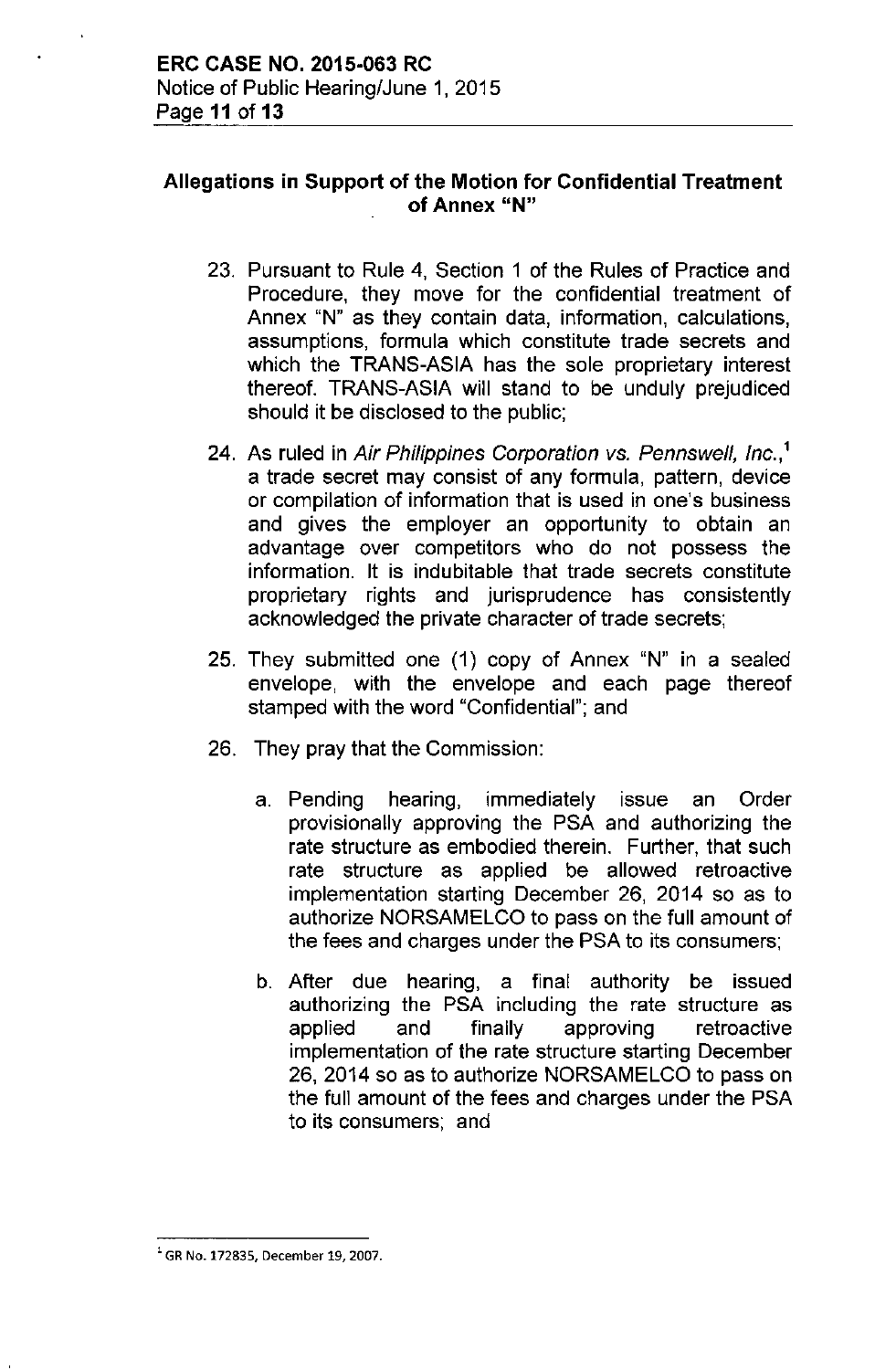c. An Order be issued granting the motion for confidential treatment of Annex "N", directing their non-disclosure pursuant to Rule 4 of the Rules of Procedure and prescribing the guidelines for the protection thereof.

The Commission has set the instant application for jurisdictional hearing, expository presentation, pre-trial conference and evidentiary hearing on the following dates and venues:

| <b>Date</b>              | <b>Venue</b>                       | <b>Particulars</b>            |  |
|--------------------------|------------------------------------|-------------------------------|--|
| 29.<br>2015<br>June      | <b>ERC Hearing Room.</b>           |                               |  |
| (Monday)<br>two  <br>at  | $15^{\text{th}}$<br>Floor, Pacific |                               |  |
| o'clock<br>the<br>in     | Center Building, San               | <b>Jurisdictional Hearing</b> |  |
| afternoon<br>(2:00)      | Avenue,<br>Miguel                  |                               |  |
| $P.M.$ )                 | Ortigas<br>Center,                 |                               |  |
|                          | Pasig City                         |                               |  |
| 2015<br>July<br>15.      | NORSAMELCO's                       | Hearing<br>Jurisdictional     |  |
| (Wednesday) at ten       | Main Office,<br>Brgy.              | (Confirmation<br>Ωt           |  |
| o'clock<br>the $ $<br>in | Magsaysay, Bobon,                  | Jurisdictional                |  |
| (10:00)<br>morning       | Northern Samar                     | Compliance), Expository       |  |
| $A.M.$ )                 |                                    | Pre-Trial<br>Presentation,    |  |
|                          |                                    | Conference<br>and             |  |
|                          |                                    | <b>Evidentiary Hearing</b>    |  |

All persons who have an interest in the subject matter of the proceeding may become a party by filing, at least five (5) days prior to the initial hearing and subject to the requirements in the ERC's Rules of Practice and Procedure, a verified petition with the Commission giving the docket number and title of the proceeding and stating: (1) the petitioner's name and address; (2) the nature of petitioner's interest in the subject matter of the proceeding, and the way and manner in which such interest is affected by the issues involved in the proceeding; and (3) a statement of the relief desired.

All other persons who may want their views known to the Commission with respect to the subject matter of the proceeding may file their opposition to the application or comment thereon at any stage of the proceeding before the applicants conclude the presentation of their evidence. No particular form of opposition or comment is required, but the document, letter or writing should contain the name and address of such person and a concise statement of the opposition or comment and the grounds relied upon.